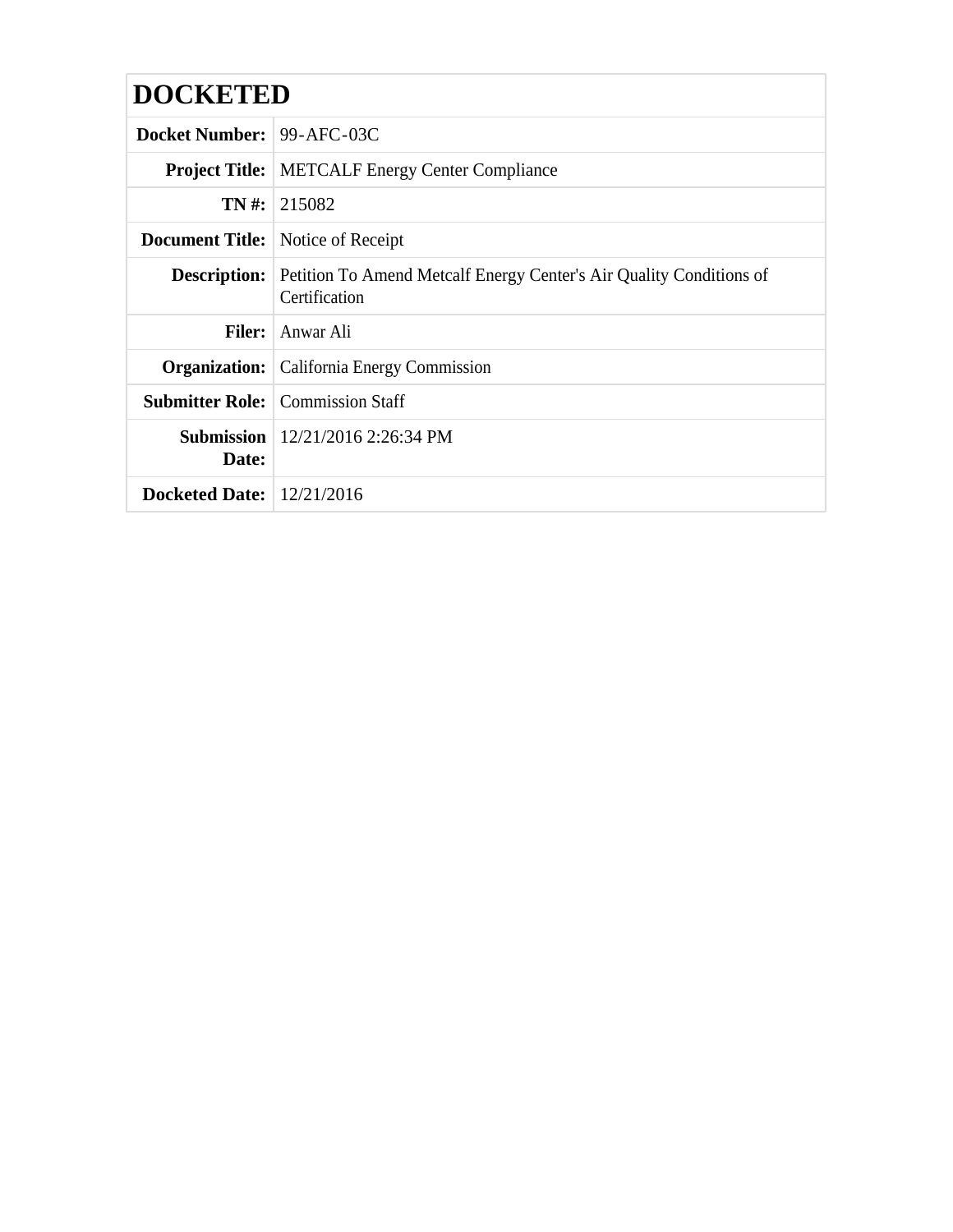CALIFORNIA ENERGY COMMISSION 1516 NINTH STREET SACRAMENTO, CA 95814-5512 www.energy.ca.gov



## **NOTICE OF RECEIPT PETITION TO AMEND METCALF ENERGY CENTER COMMISSION DECISION (99-AFC-3C)**

On December 14, 2016, Metcalf Energy Center, LLC filed a Petition to Amend (PTA) with the California Energy Commission (Energy Commission) requesting to modify the Final Decision for the Metcalf Energy Center (MEC). MEC was certified in September 2001 as a 600 megawatt combined-cycle natural gas-fired power plant, and commenced commercial operation in June 2005. MEC is located in the city of San Jose, California.

## **DESCRIPTION OF PROPOSED MODIFICATIONS**

The PTA (TN 214804) is seeking approval to modify the MEC Commission Decision to:

- (1) Align the Air Quality conditions of certifications to Title V Operating Permit issued by the Bay Area Air Quality Management District (BAAQMD); and
- (2) Delete provisions from Air Quality conditions of certification associated with initial compliance testing and monitoring for the periods immediately following facility commissioning, where these conditions are no longer applicable.

For additional information, the Energy Commission's webpage for this facility, http://www.energy.ca.gov/sitingcases/metcalf/index.html, has a link to the petition to the proposed project modifications (TN 214804) accessible through the webpage in the box labeled "Compliance Proceeding." Click on the "Documents for this Proceeding (Docket Log)" option.

## **ENERGY COMMISSION AMENDMENT REVIEW PROCEDURES**

The purpose of the Energy Commission's review process is to assess the impacts of this proposal on environmental quality and on public health and safety. The review process includes an evaluation of the consistency of the proposed changes with the Energy Commission's Decision and a determination on whether the facility, as modified, would remain in compliance with applicable laws, ordinances, regulations and standards (20 Cal. Code of Regs.,§ 1769). After the staff has completed its independent review and analysis of this petition, it will publish its assessment for public review and comment. Upon completion of its review, the staff will provide written notice of its intent to either process the proposed changes as a Staff Approved Project Modification or schedule it for consideration by the Energy Commission at a regularly scheduled Business Meeting.

This Notice of Receipt has been mailed to the Commission's facility mail list of interested parties and property owners adjacent to the facility site. It has also been